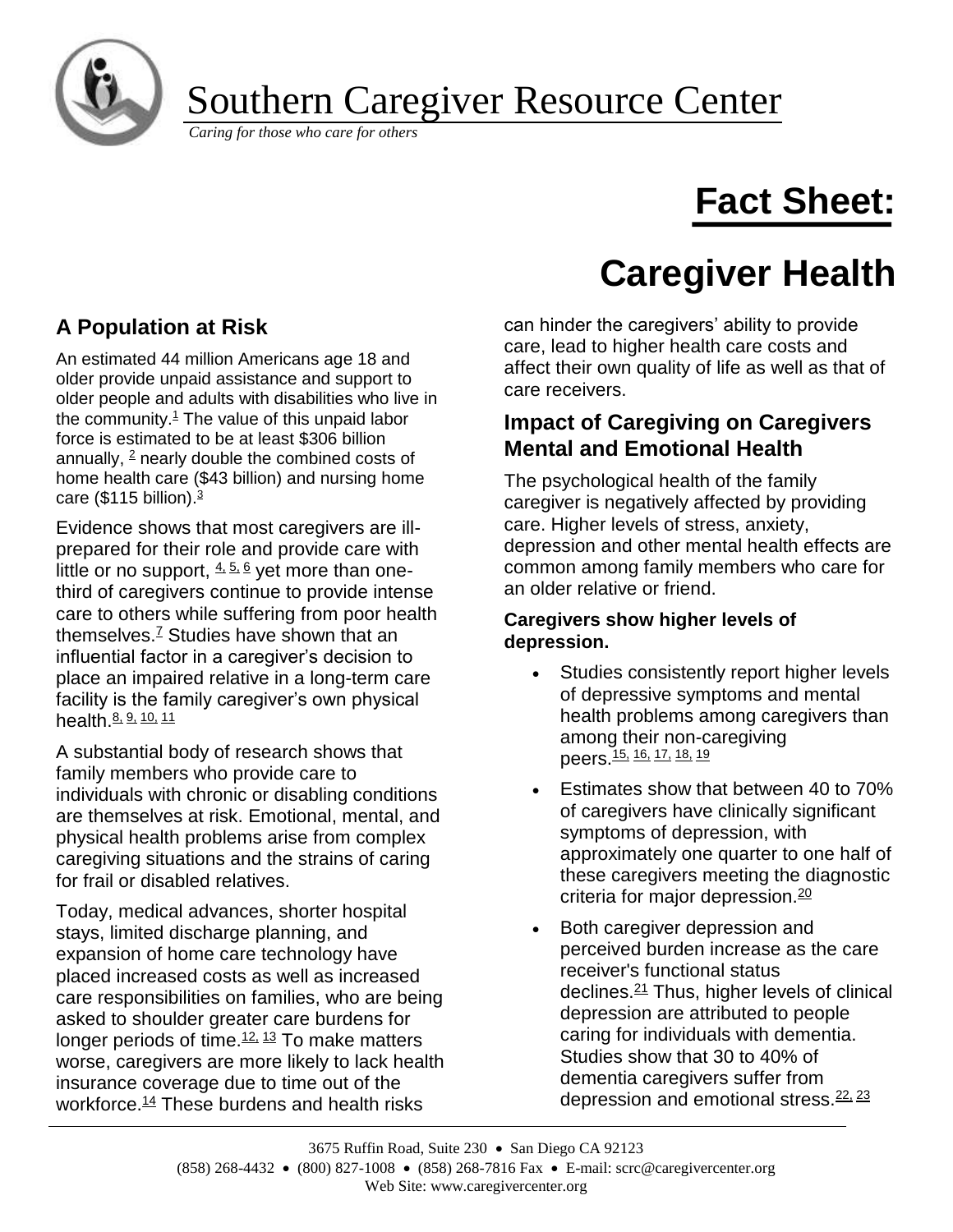- Depression and anxiety disorders found in caregivers persist and can even worsen after the placement of the patient in a nursing home. Many caregivers who institutionalize their relative report depressive symptoms and anxiety to be as high as it was when care was in the home. $\frac{24}{5}$  $\frac{24}{5}$  $\frac{24}{5}$
- Depressed caregivers are more likely to have coexisting anxiety disorders, substance abuse or dependence, and chronic disease. Depression is also one of the most common conditions associated with suicide attempts.[25](http://caregiver.org/caregiver/jsp/#25)

#### **Caregivers suffer from high levels of stress and frustration.**

- Caregivers have higher levels of stress than noncaregivers.<sup>[26](http://caregiver.org/caregiver/jsp/#26)</sup> They also describe feeling frustrated, angry, drained, guilty or helpless as a result of providing care.<sup>[27](http://caregiver.org/caregiver/jsp/#27)</sup>
- Some 16% of caregivers feel emotionally strained and 26% say taking care of the care recipient is hard on them emotionally. $\frac{28}{3}$  $\frac{28}{3}$  $\frac{28}{3}$  An additional 13% of caregivers feel frustrated with the lack of progress made with the care recipient.<sup>[29](http://caregiver.org/caregiver/jsp/#29)</sup>
- Caregiving can also result in feeling a loss of self identity, lower levels of self esteem, constant worry, or feelings of uncertainty.<sup>[30](http://caregiver.org/caregiver/jsp/#30)</sup> Caregivers have less selfacceptance and feel less effective and less in control of their lives than noncaregivers.[31,](http://caregiver.org/caregiver/jsp/#30) [32](http://caregiver.org/caregiver/jsp/#32)
- More than one-fifth (22%) of caregivers are exhausted when they go to bed at night, and many feel they cannot handle all their caregiving responsibilities.<sup>[33](http://caregiver.org/caregiver/jsp/#33)</sup>
- Caregivers who experience chronic stress may be at greater risk for cognitive decline including loss in short-

term memory, attention and verbal  $IQ.\frac{34}{2}$ [35,](http://caregiver.org/caregiver/jsp/#35) [36](http://caregiver.org/caregiver/jsp/#36)

## **Health Consequences for Women Caregivers:**

- Research shows that female caregivers (who comprise about two-thirds of all unpaid caregivers) $41.42$  $41.42$  fare worse than their male counterparts, reporting higher levels of depressive and anxiety symptoms and lower levels of subjective well-being, life satisfaction, and physical health than male caregivers. [43](http://caregiver.org/caregiver/jsp/#43)[,44,](http://caregiver.org/caregiver/jsp/#44)[45](http://caregiver.org/caregiver/jsp/#45)
- According to one study, there is a dramatic increase in risk of mental health consequences among women who provide 36 or more hours per week of care to a spouse. $46$
- In a national survey on caregiver health, more than one in five (21%) women surveyed had mammograms less often $\frac{47}{2}$  $\frac{47}{2}$  $\frac{47}{2}$

#### **Stressful caregiving situations may lead to harmful behaviors.**

- As a response to increased stress, caregivers are shown to have increased alcohol and other substance use. Several studies have shown that caregivers use prescription and psychotropic drugs more than noncaregivers.[37,](http://caregiver.org/caregiver/jsp/#37) [38](http://caregiver.org/caregiver/jsp/#38)
- Family caregivers are at greater risk for higher levels of hostility than noncaregivers.<sup>[39](http://caregiver.org/caregiver/jsp/#39)</sup>
- Spousal caregivers who are at risk of clinical depression and are caring for a spouse with significant cognitive impairment and/or physical care needs are more likely to engage in harmful behavior toward their loved one.<sup>[40](http://caregiver.org/caregiver/jsp/#40)</sup>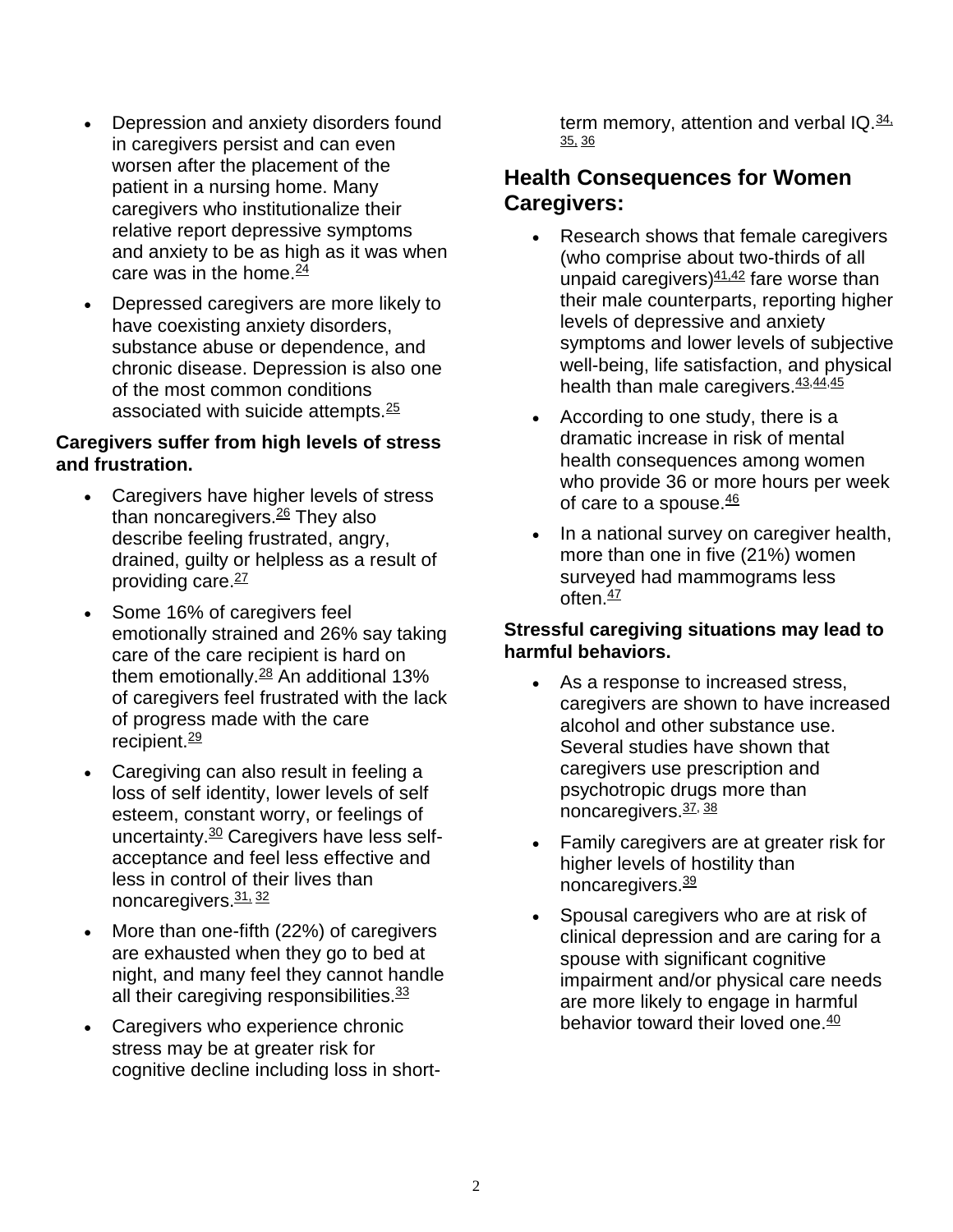### **Impact on Caregiving on Caregiver Physical Health**

High rates of depressive symptoms and mental health problems among caregivers, compounded with the physical strain of caring for someone who cannot perform activities of daily living (ADLs), such as bathing, grooming and other personal care activities, put many caregivers at serious risk for poor physical health outcomes. Indeed, the impact of providing care can lead to increased health care needs for the caregiver.

#### **Caregivers are in worse health.**

- About one in ten (11%) caregivers report that caregiving has caused their physical health to get worse. $48$
- Caregivers have lower levels of subjective well-being and physical health than noncaregivers. $49, 50$  $49, 50$  $49, 50$  In 2005, three-fifths of caregivers reported fair or poor health status, one or more chronic conditions, or a disability, compared with one-third of noncaregivers.<sup>[51](http://caregiver.org/caregiver/jsp/#51)</sup> Caregivers also reported chronic conditions (including heart attack/heart disease, cancer, diabetes and arthritis) at nearly twice the rate of non- caregivers (45 vs.  $24\%$ ).  $52$
- Caregivers suffer from increased rates of physical ailments (including acid reflux, headaches, and pain/aching), [53](http://caregiver.org/caregiver/jsp/#52) increased tendency to develop serious illness,  $\frac{54}{2}$  $\frac{54}{2}$  $\frac{54}{2}$  and have high levels of obesity and bodily pain. $55$
- Studies demonstrate that caregivers have diminished immune response, which leads to frequent infection and increased risk of cancers.<sup>[56,](http://caregiver.org/caregiver/jsp/#56) [57,](http://caregiver.org/caregiver/jsp/#57) [58](http://caregiver.org/caregiver/jsp/#58)</sup> For example, caregivers have a 23% higher level of stress hormones and a 15% lower level of antibody responses.<sup>[59](http://caregiver.org/caregiver/jsp/#59)</sup> Caregivers also suffer from slower wound healing. $60$

• The physical stress of caregiving can affect the physical health of the caregiver, especially when providing care for someone who cannot transfer him/herself out of bed, walk or bathe without assistance. Ten percent of primary caregivers report that they are physically strained.<sup>[61](http://caregiver.org/caregiver/jsp/#61)</sup>

#### **Caregivers have an increased risk of heart disease.**

- Caregivers exhibit exaggerated cardiovascular responses to stressful conditions which put them at greater risk than non- caregivers for the development of cardiovascular syndromes such as high blood pressure or heart disease.<sup>[62,](http://caregiver.org/caregiver/jsp/#62) [63](http://caregiver.org/caregiver/jsp/#63)</sup>
- Women providing care to an ill/disabled spouse are more likely to report a personal history of high blood pressure, diabetes and higher levels of  $cholesterol.64$  $cholesterol.64$
- Women who spend nine or more hours a week caring for an ill or disabled spouse increase their risk of heart disease two-fold. $65$

#### **Caregivers have lower levels of self-care.**

- Caregivers are less likely to engage in preventive health behaviors.<sup>[66](http://caregiver.org/caregiver/jsp/#66)</sup>
- Spousal caregivers who provide 36 or more hours per week of care are slightly more likely to smoke and consume more saturated fat.<sup>[67](http://caregiver.org/caregiver/jsp/#67)</sup>
- Compared to non-caregivers, women caregivers are twice as likely not to fill a prescription because of the cost (26% vs. 13%).<sup>[68](http://caregiver.org/caregiver/jsp/#68)</sup>
- Nearly three quarters (72%) of caregivers reported that they had not gone to the doctor as often as they should, and more than half (55%) had missed doctors appointments.<sup>[69](http://caregiver.org/caregiver/jsp/#69)</sup>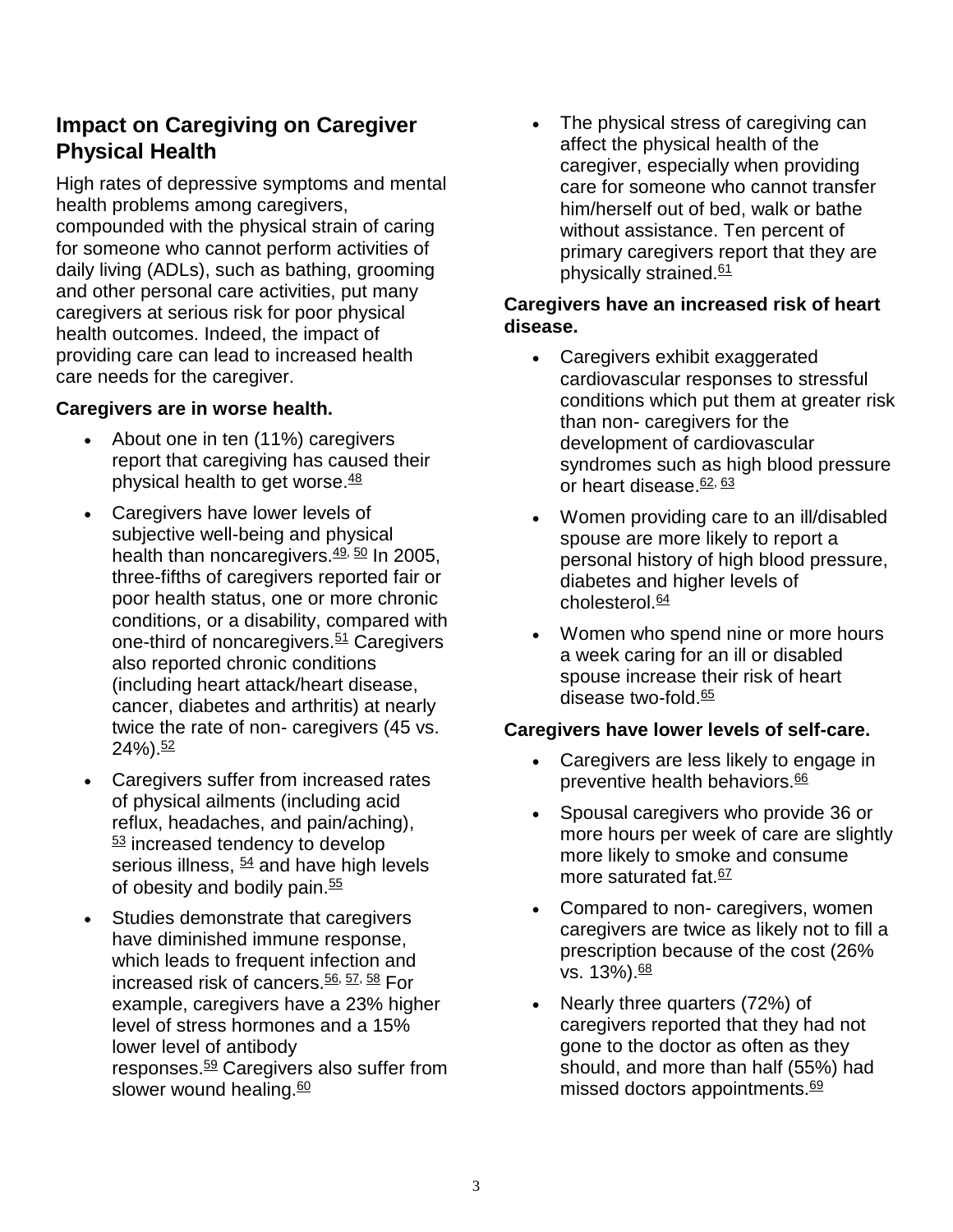- Caregivers' self-care suffers because they lack the time and energy to prepare proper meals or to exercise. About six in ten caregivers in a national survey reported that their eating (63%) and exercising (58%) habits are worse than before. $\frac{70}{2}$  $\frac{70}{2}$  $\frac{70}{2}$
- Caregivers in rural areas are at a greater disadvantage for having their own medical needs met due to difficulty getting to the hospital and doctor. $71$

#### **Caregivers pay the ultimate price for providing care—increased mortality.**

- Elderly spousal caregivers (aged 66-96) who experience caregiving-related stress have a 63% higher mortality rate than non- caregivers of the same age. $72$
- In 2006, hospitalization of an elderly spouse was found to be associated with an increased risk of caregiver death.<sup>[73](http://caregiver.org/caregiver/jsp/#73)</sup>

## **Increasing Positive Health Outcomes for Caregivers**

A large and growing body of evidence reveals that providing care for a chronically sick person can have harmful physical, mental, and emotional consequences for the caregiver. $\frac{74}{75}$ ,  $\frac{76}{77}$  $\frac{76}{77}$  $\frac{76}{77}$  As families struggle to care for others, their own health is put in danger. As a result, caregiver health is quickly becoming a public health issue that requires more focused attention from health professionals, policy makers and caregivers themselves to ensure the health and safety of those individuals dedicating their lives to the care of others.

Increasing appropriate mental health services and medical care for family caregivers are important steps toward addressing caregiver health. Although caregiving can have a negative impact on caregivers' health and wellbeing, research demonstrates its effects can be alleviated at least partially by:

- *An assessment of family caregiver needs that leads to a care plan with*  support services;<sup>[78,](http://caregiver.org/caregiver/jsp/#77) [79](http://caregiver.org/caregiver/jsp/#79)</sup>
- *Caregiver education and support programs;*[80,](http://caregiver.org/caregiver/jsp/#80) [81,](http://caregiver.org/caregiver/jsp/#81) [82](http://caregiver.org/caregiver/jsp/#82)
- *Respite to reduce caregiver burden;*[83,](http://caregiver.org/caregiver/jsp/#83) [84,](http://caregiver.org/caregiver/jsp/#84) [85](http://caregiver.org/caregiver/jsp/#85)
- *Financial support to alleviate the economic stress of caregiving; and*
- *Primary care interventions that address caregiver needs.*[86,](http://caregiver.org/caregiver/jsp/#86) [87](http://caregiver.org/caregiver/jsp/#87)

Improved recognition and treatment of physical and psychological symptoms among caregivers is a growing health concern and should be considered a public health priority. Keeping family caregivers healthy and able to provide care is key to maintaining our nation's long-term care system and, with the aging of the population, this issue will only grow more important in the coming decades.

## **Endnotes**

<sup>1</sup>National Alliance for Caregiving & AARP. (2004). *Caregiving in the U.S.* Washington, DC: Author.

<sup>2</sup> National Family Caregivers Association & Southern Caregiver Resource Center (2006). *Prevalence, Hours and Economic Value of Family Caregiving, Updated State-by-State Analysis of 2004 National Estimates* (by Peter S. Arno, PhD). Kensington, MD: NSCRC & San Francisco, CA: SCRC.

<sup>3</sup> Arno, P.S. (2006). *[Economic Value of](http://www.va.gov/occ/Conferences/caregiverforum/Docs/Arno-Handout.pdf)  [Informal Caregiving: 2004](http://www.va.gov/occ/Conferences/caregiverforum/Docs/Arno-Handout.pdf)*. Presented at the Care Coordination & the Caregiver Forum, Department of Veterans Affairs, January 25- 27, 2006. Available

at: *[http://www.va.gov/occ/Conferences/caregiv](http://www.va.gov/occ/Conferences/caregiverforum/) [er](http://www.va.gov/occ/Conferences/caregiverforum/)*

*[forum/](http://www.va.gov/occ/Conferences/caregiverforum/)[Docs/Arno-Handout.pdf.](http://www.va.gov/occ/Conferences/caregiverforum/Docs/Arno-Handout.pdf)*

<sup>4</sup> National Alliance for Caregiving & AARP. (2004). *Caregiving in the U.S.* Washington, DC: Author.

<sup>5</sup> Alzheimer's Association & National Alliance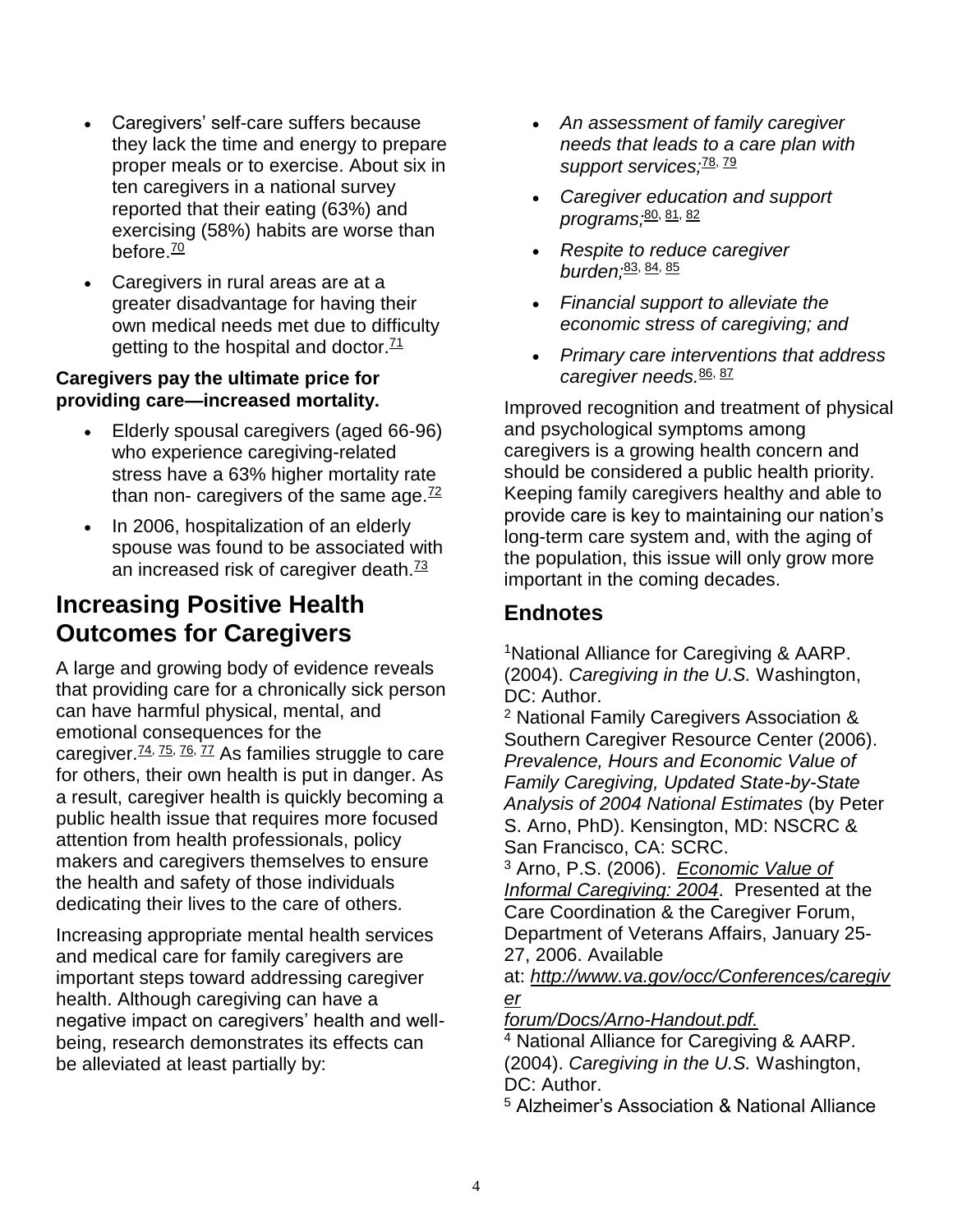for Caregiving. (2004). *Families Care: Alzheimer's Caregiving in the United States.* Chicago, IL: Alzheimer's Association and Bethesda, MD: National Alliance for Caregiving.

<sup>6</sup> Southern Caregiver Resource Center (2006). *Caregiver Assessment: Principles, Guidelines and Strategies for Change.* Report from a National Consensus Development Coference (Vol. I). San Francisco: Author.

 $7$  Navaie-Waliser, M., Feldman, P.H., Gould, D.A., Levine, C.L., Kuerbis, A.N. & Donelan, K. (2002). When the caregiver needs care: The plight of vulnerable caregivers. *American Journal of Public Health,* 92(3), 409–413.

<sup>8</sup> Buhr, G.T., Kuchibhatla, M., & Clipp, E. (2006). Caregivers' reasons for nursing home placement: Cues for improving discussions with families prior to the transition. *The Gerontologist,* 46(1): 52-61.

<sup>9</sup> Whitlatch, C.J., Feinberg, L.F., & Sebesta, D.S. (1997). Depression and health in family caregivers. *Journal of Aging and Health,* Vol.9 (2), 222-243.

<sup>10</sup> Whitlatch, C.J., Feinberg, L.F., & Stevens, E.J. (1999). Predictors of institutionalization for persons with Alzheimer's disease and the impact on family caregivers. *Journal of Mental Health and Aging,* Vol. 5(3). 275-288.

<sup>11</sup> Lieberman, M.A. & Kramer, J.H. (1991). Factor affecting decisions to institutionalize demented elderly. *The Gerontologist,* 31, 371- 374.

<sup>12</sup> Southern Caregiver Resource Center. (2006). *Caregiver Assessment: Principles, Guidelines and Strategies for Change.* Report from a National Consensus Development Conference (Vol. I). San Francisco: Author. <sup>13</sup> Levine, C., (Ed.). (2004). *Always On Call: When Illness Turns Families Into Caregivers.* New York: United Hospital Fund.

<sup>14</sup> Ho, A., Collins, S., Davis, K. & Doty, M. (2005). *A Look at Working-Age Caregivers Roles, Health Concerns, and Need for Support* (Issue Brief). New York, NY: The Commonwealth Fund.

<sup>15</sup> Schulz, R.., O'Brien, A.T., Bookwals, J., & Fleissner, K. (1995). Psychiatric and physical morbidity effects of dementia caregiving: Prevalence, correlates, and causes. *The Gerontologist,* 35: 771-791.

<sup>16</sup> Marks, N., Lambert, J.D. & Choi, H. (2002). Transitions to caregiving, gender, and psychological well-being: A prospective U.S. national study. *Journal of Marriage and Family,* 64, 657–667.

<sup>17</sup> Pinquart, M. & Sorensen, S. (2003). Differences between caregivers and noncaregivers in psychological health and physical health: A meta-analysis. *Psychology and Aging,* 18(2), 250-267.

<sup>18</sup> Teri, L., Logsdon, R., Uomoto, J., McCurry, S.M. (1997). Behavioral treatment of depression in dementia patients: A controlled clinical trial. *Journal of Gerontology B: Psychological Science and Social Science,* 52, 159-166.

<sup>19</sup> Schulz, R., Newsom, J., Mittelmark, M., Burton, L., Hirsch, C. & Jackson, S. (1997). Health effects of caregiving: The Caregiver Health Effects Study: An ancillary study of The Cardiovascular Health Study. *Annals of Behavioral Medicine,* 19: 110-116.

<sup>20</sup> Zarit, S. (2006). Assessment of Family Caregivers: A Research Perspective. In Southern Caregiver Resource Center (Eds.), *Caregiver Assessment: Voices and Views from the Field.* Report from a National Consensus Development Conference (Vol. II) (pp. 12 – 37). San Francisco: Southern Caregiver Resource Center.

<sup>21</sup> Grunfeld, E. (2004). Family caregiver burden: Results from a longitudinal study of breast cancer patients and their principal caregivers. *Canadian Medical Association Journal,* 170(12): 1795-1801.

<sup>22</sup> Covinsky, K.E., Newcomer, R., Dane, C.K., Sands, L.P., Yaffe, K. (2003). Patient and caregiver characteristics associated with depression in caregivers of patients with dementia. *Journal of General Internal Medicine,* 18: 1006-14.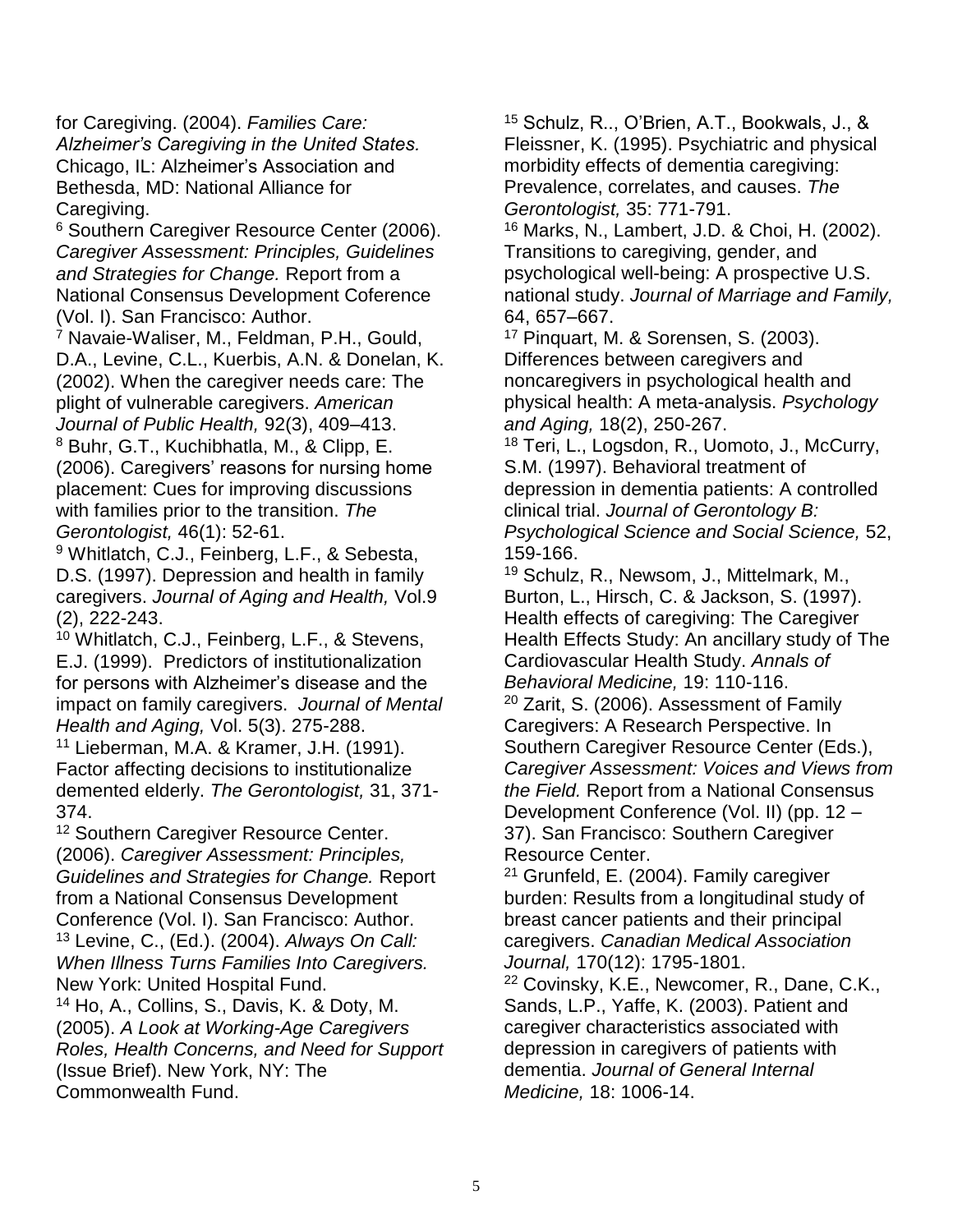<sup>23</sup> Alzheimer's Association & National Alliance for Caregiving. (2004). *Families Care: Alzheimer's Caregiving in the United States.* Chicago, IL: Alzheimer's Association and Bethesda, MD: National Alliance for Caregiving.

<sup>24</sup> Schulz, R., Belle, S., Czaja, S., McGinnis, K., Stevens, A. & Zhang, S. (2004). Long-term care placement of dementia patients and caregiver health and well-being. *JAMA,* 292 (8): 961-967.

<sup>25</sup> Spector, J. & Tampi, R. (2005). Caregiver depression. *Annals of Long-Term Care: Clinical Care and Aging,* 13(4): 34-40.

<sup>26</sup> Pinquart, M. & Sorensen, S. (2003) Differences between caregivers and noncaregivers in psychological health and physical health: A meta-analysis. *Psychology and Aging,* 18(2), 250-267.

<sup>27</sup> Center on Aging Society. (2005). *How Do Family Caregivers Fare? A Closer Look at Their Experiences.* (Data Profile, Number 3). Washington, DC: Georgetown University. <sup>28</sup> Ibid.

 $29$  Ibid.

<sup>30</sup> Ibid.

<sup>31</sup> Marks, N., Lambert, J.D. & Choi, H. (2002). Transitions to caregiving, gender, and psychological well-being: A prospective U.S. national study. *Journal of Marriage and Family,* 64, 657–667.

<sup>32</sup> Pinquart, M. & Sorensen, S. (2003) Differences between caregivers and noncaregivers in psychological health and physical health: A meta-analysis. *Psychology and Aging,* 18(2), 250-267.

<sup>33</sup> Center on Aging Society. (2005). *How Do Family Caregivers Fare? A Closer Look at Their Experiences.* (Data Profile, Number 3). Washington, DC: Georgetown University. <sup>34</sup> Brand, N., Hanson, E. & Godaert, G. (2000). Chronic stress affects blood pressure and speed of short-term memory. *Perceptual and Motor Skills,* 91, 291-298. <sup>35</sup> Vitaliano, P.P., Echeverria, D., Yi, J.,

Phillips, P.E.M, Young, H. & Siegler, I.C..

(2005). Psychophysiological mediators of caregiver stress and differential cognitive decline. *Psychology and Aging,* 20: 402-411. <sup>36</sup> Mahoney, A.M., Dalby, J.T. & King, M.C. (1998). Cognitive failures and stress. Psychological Reports, 82, 1432-1434. <sup>37</sup> U.S. Department of Health and Human Services. (1998). *Informal Caregiving: Compassion in Action.* (Based on data from the National Survey of Families and Households [NSFH]), Washington, DC: Author. <sup>38</sup> National Alliance for Caregiving & Evercare. (2006). *Evercare® Study of Caregivers in Decline: A Close-up Look at the Health Risks of Caring for a Loved One.* Bethesda, MD: National Alliance for Caregiving and Minnetonka, MN: Evercare.

<sup>39</sup> Marks, N., Lambert, J.D., & Choi, H. (2002). Transitions to caregiving, gender, and psychological well-being: A prospective U.S. national study. *Journal of Marriage and Family,* 64, 657–667.

<sup>40</sup> Beach, S.R., Schulz, R., Williamson, G.M., Miller, L.S., Weiner, M.F. & Lance, C.E. (2005). Risk factors for potentially harmful informal caregiver behavior. *Journal of the American Geriatric Society,* 53: 255-61. <sup>41</sup> National Alliance for Caregiving & AARP.

(2004). *Caregiving in the U.S.* Washington, DC: Author.

<sup>42</sup> Johnson, R.W. & Wiener, J.M. (2006). *A Profile of Older Americans and Their Caregivers* (Occasional Paper Number 8), Washington, DC: The Urban Institute.

<sup>43</sup> Miller, B. & Cafasso, L. (1992). Gender differences in caregiving: fact or artifact? *The Gerontologist,* 32: 498-507.

<sup>44</sup> Yee, J.L. & Schulz, R. (2000). Gender differences in psychiatric morbidity among family caregivers: a review and analysis. *The Gerontologist*, 40: 147-164.

<sup>45</sup> Pinquart, M. & Sorensen, S. (2006). Gender differences in caregiver stressors, social resources, and health: An updated metaanalysis. *Journal of Gerontology: Psychological Sciences,* 61B (1): 33-45.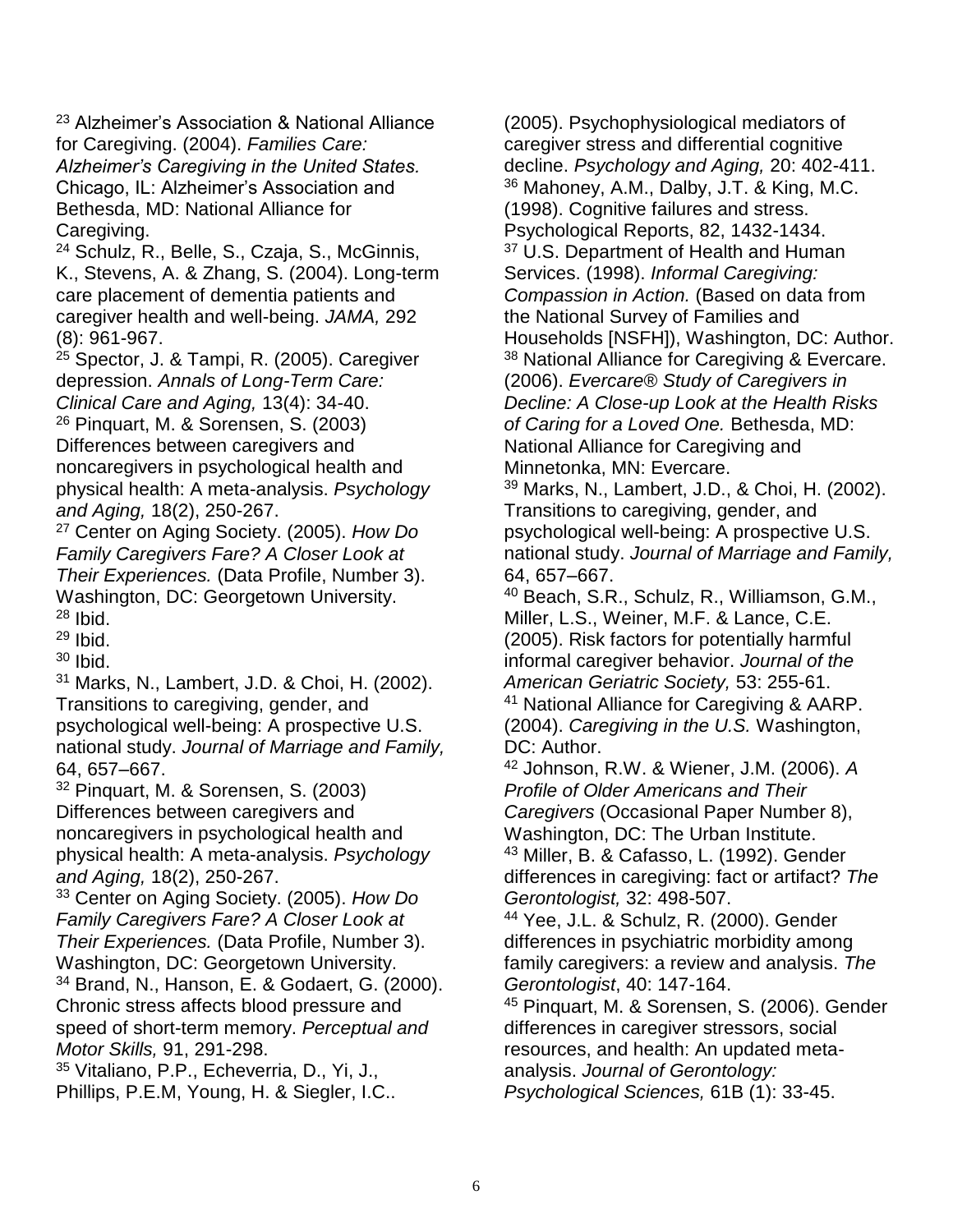<sup>46</sup> Cannuscio, C., Jones, C., Kawachi, I. Colditz, G., Berkman, L. & Rimm, E. (2002). Reverberations of family illness: A longitudinal assessment of informal caregiving and mental health status in the nurses' health study. *American Journal of Public Health,* 92(8), 1305-1311.

<sup>47</sup> National Alliance for Caregiving & Evercare. (2006). *Evercare® Study of Caregivers in Decline: A Close-up Look at the Health Risks of Caring for a Loved One.* Bethesda, MD: National Alliance for Caregiving and Minnetonka, MN: Evercare.

<sup>48</sup> Center on Aging Society. (2005). *How Do Family Caregivers Fare? A Closer Look at Their Experiences.* (Data Profile, Number 3). Washington, DC: Georgetown University. <sup>49</sup> Pinquart, M. & Sorensen, S. (2003). Differences between caregivers and noncaregivers in psychological health and physical health: A meta-analysis. *Psychology and Aging,* 18(2), 250-267.

<sup>50</sup> Schulz, R., O'Brien, A.T., Bookwals, J. & Fleissner, K. (1995). Psychiatric and physical morbidity effects of dementia caregiving: Prevalence, correlates, and causes. *The Gerontologist,* 35: 771-791.

<sup>51</sup> Ho, A., Collins, S., Davis, K. & Doty, M. (2005). *A Look at Working-Age Caregivers Roles, Health Concerns, and Need for Support* (Issue Brief). New York, NY: The Commonwealth Fund.

 $52$  Ibid.

<sup>53</sup> National Alliance for Caregiving & Evercare. (2006). *Evercare® Study of Caregivers in Decline: A Close-up Look at the Health Risks of Caring for a Loved One.* Bethesda, MD: National Alliance for Caregiving and Minnetonka, MN: Evercare.

<sup>54</sup> Shaw, W.S., Patterson, T.L., Semple, S.J., Ho, S., Irwin, M.R., Hauger, R.L. & Grant, I. (1997). Longitudinal analysis of multiple indicators of health decline among spousal caregivers. *Annals of Behavioral Medicine,* 19: 101-109.

<sup>55</sup> Barrow, S. & Harrison, R. (2005). Unsung

heroes who put their lives at risk? Informal caring, health, and neighborhood attachment. *Journal of Public Health,* 27(3): 292-297. <sup>56</sup> Kiecolt-Glaser, J.K., Dura, J.R., Speicher, C.E., (1991). Spousal caregivers of dementia victims: Longitudinal changes in immunity and health. *Psychosomatic Medicine,* 53(4):345- 362.

<sup>57</sup> Kiecolt-Glaser, J., Glaser, R., Gravenstein, S., Malarkey, W.B. & Sheridan, J., (1996). *Chronic stress alters the immune response to influenza virus vaccine in older adults.* Proceedings of the National Academy of Sciences of the United States of America, 93: 3043-3047.

<sup>58</sup> Glaser, R. & Kiecolt-Glaser, J.K. (1997). Chronic stress modulates the virus-specific immune response to latent herpes simplex virus Type 1. *Annals of Behavioral Medicine,* 19: 78-82.

<sup>59</sup> Vitaliano, P., Zhang, J. & Scanlan, J. (2003). Is caregiving hazardous to one's physical health? A meta-analysis. *Psychological Bulletin,* 129(6): 946-972.

<sup>60</sup> Kiecolt-Glaser, J.K., Marucha, P.T., Malarkey, W.B., Mercado, A.M. & Glaser, R. (1996) Slowing of wound healing by psychological stress. *Lancet,* 346(8984): 1194- 1196.

<sup>61</sup> Center on Aging Society. (2005). *How Do Family Caregivers Fare? A Closer Look at Their Experiences.* (Data Profile, Number 3). Washington, DC: Georgetown University. <sup>62</sup> King, A.C., Oka, R.K., Young, D.R. (1994). Ambulatory blood pressure and heart rate responses to the stress of work and caregiving in older women. *Journals of Gerontology Series A: Biological Sciences and Medical Sciences,* 49: 239-245.

<sup>63</sup> Shaw, W.S., Patterson, T.L., Ziegler, M.G., Dimsdale, J.E., Semple, S.J. & Grant, I. (1999). Accelerated risk of hypertensive blood pressure recordings among Alzheimer's caregivers. *Journal of Psychosomatic Research,* 46: 215-227.

<sup>64</sup> Lee, S.L., Colditz, G.A., Berkman, L.F., &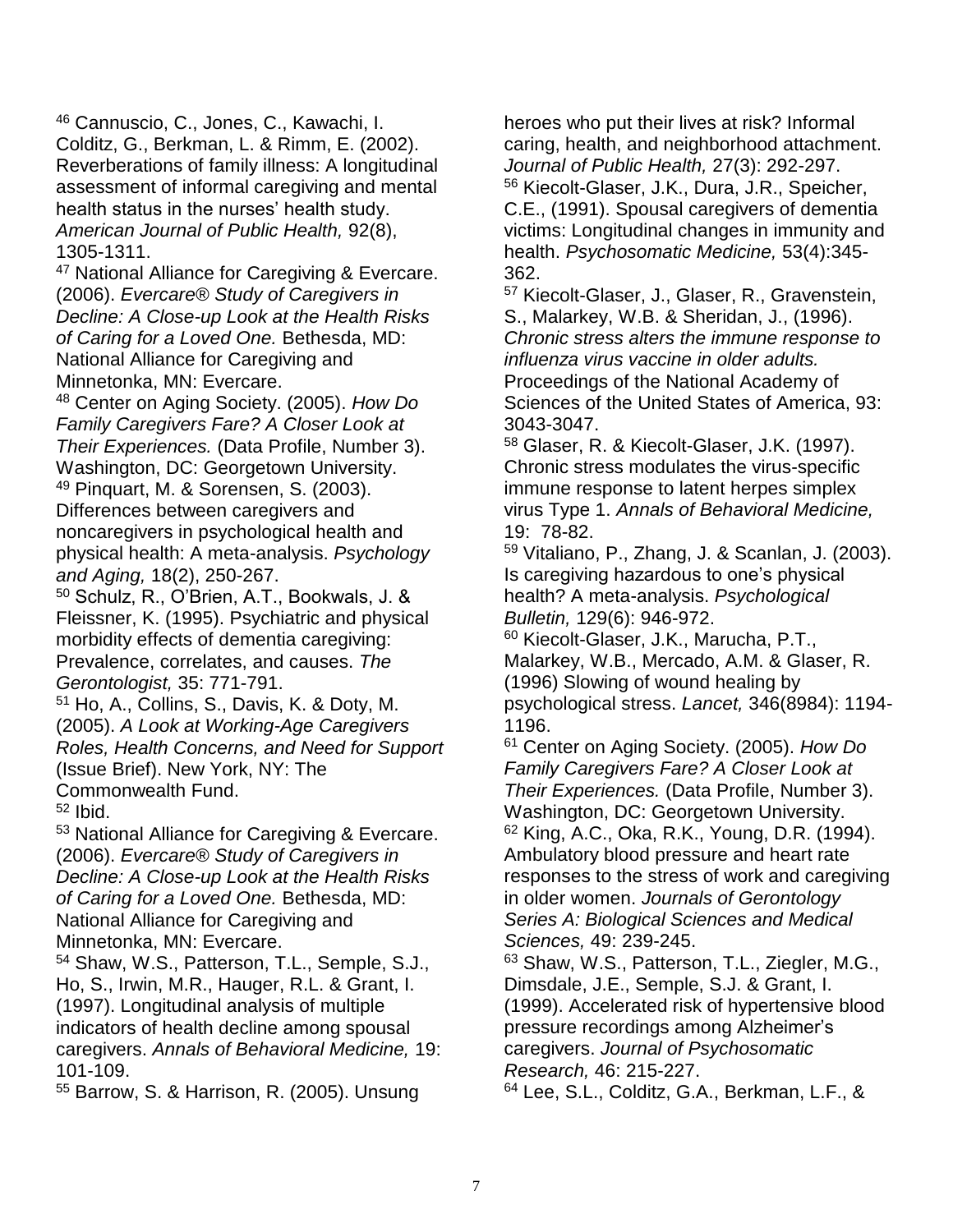Kawachi, I. (2003). Caregiving and risk of coronary heart disease in U.S. women: A prospective study. *American Journal of Preventive Medicine,* 24(2), 113–119.  $65$  Ibid.

<sup>66</sup> Schulz, R., Newsom, J., Mittelmark, M., Burton, L., Hirsch, C. & Jackson, S. (1997). Health effects of caregiving: The Caregiver Health Effects Study: an ancillary study of The Cardiovascular Health Study. *Annals of Behavioral Medicine,* 19: 110-116. <sup>67</sup> Lee, S.L., Colditz, G.A., Berkman, L.F. & Kawachi, I. (2003). Caregiving and risk of coronary heart disease in U.S. women: A prospective study. *American Journal of Preventive Medicine,* 24(2), 113–119. <sup>68</sup> The Commonwealth Fund. (1999). *Informal Caregiving* (Fact Sheet). New York: Author. <sup>69</sup> National Alliance for Caregiving & Evercare. (2006). *Evercare® Study of Caregivers in Decline: A Close-up Look at the Health Risks of Caring for a Loved One.* Bethesda, MD: National Alliance for Caregiving and Minnetonka, MN: Evercare.  $70$  Ibid.

<sup>71</sup> Tanner Sanford, J., Johnson, A.D., &Townsend-Rocchiccioli, J. (2005). The Health Status of Rural Caregivers. *Journal of Gerontological Nursing,* 31(4), 25-31. <sup>72</sup> Schulz, R. & Beach, S. (1999). Caregiving as a risk factor for mortality: The Caregiver Health Effects Study, *JAMA,* 282: 2215-2219. <sup>73</sup> Christakis, N.A. & Allison, P.D. (2006). Mortality after the hospitalization of a spouse. *New England Journal of Medicine,* 354: 719- 730.

<sup>74</sup> Schulz, R. & Beach, S.R. (1999) Caregiving as a risk factor for mortality: The caregiver health effects study. *Journal of the American Medical Association,* 282, 2215-2219. <sup>75</sup> Pinquart, M. & Sorensen S. (2003). Differences between caregivers and noncaregivers in psychological health and physical health: A meta-analysis. *Psychology and Aging,* 18(2), 250-267. <sup>76</sup> Navaie-Waliser, M., Feldman, P.H., Gould,

D.A., Levine, C.L., Kuerbis, A.N. & Donelan, K. (2002). When the caregiver needs care: The plight of vulnerable caregivers. *American Journal of Public Health,* 92(3), 409–413. <sup>77</sup> Southern Caregiver Resource Center (2006). *Caregiver Assessment: Voices and Views from the Field.* Report from a National Consensus Development Conference (Vol. II). San Francisco: Author. <sup>78</sup> Gwyther, L.P., Ballard, E.L. & Hinman-Smith, E.A. (1990). *Overcoming Barriers to Appropriate Service Use: Effective Individualized Strategies for Alzheimer's Care.* Durham, N.C.: Center for the Study of Aging and Human Development. <sup>79</sup> Guberman, N., Keefe, J., Fancey, P., Nahmiash, D. & Barylak, L. (2001). *Assessment Tools Serving the Needs of Caregivers: A Document to Better Understand the Importance of Assessing Caregivers' Needs.* Montreal, Canada: School of Social Work, University of Quebec at Montreal. <sup>80</sup> Cooke, D., McNally, L., Mulligan, K., Harrison, M., & Newman, P. (2001). Psychosocial interventions for caregivers of people with dementia: A systematic review. *Aging & Mental Health,* 5(2): 120-135. 81 Gallagher-Thompson, D., Lovett, S., Rose, J., McKibben, C., Coon, D., Futterman, A., & Thompson, L.W. (2000). Impact of psychoeducational interventions on distressed caregivers. *Journal of Clinical Geropsychology,* 6(2): 91-110. <sup>82</sup> Family Caregiver Alliance. (2004). *California Caregiver Resource Centers 2004 Satisfaction Survey.* San Francisco, CA: Author. 83 Lyons, K. & Zarit, S. (1999). Formal and informal support: The great divide. *International Journal of Geriatric Psychiatry,* 14, 183-196. <sup>84</sup> Zarit, S., Gaugler, J. & Jarrott, S. (1999).

Useful services for families: Research findings and directions. *International Journal of Geriatric Psychiatry,* 14: 165-181.

<sup>85</sup> Zarit, S., Stephens, M., Townsend, A. & Greene, R. (1998). Stress reduction for family